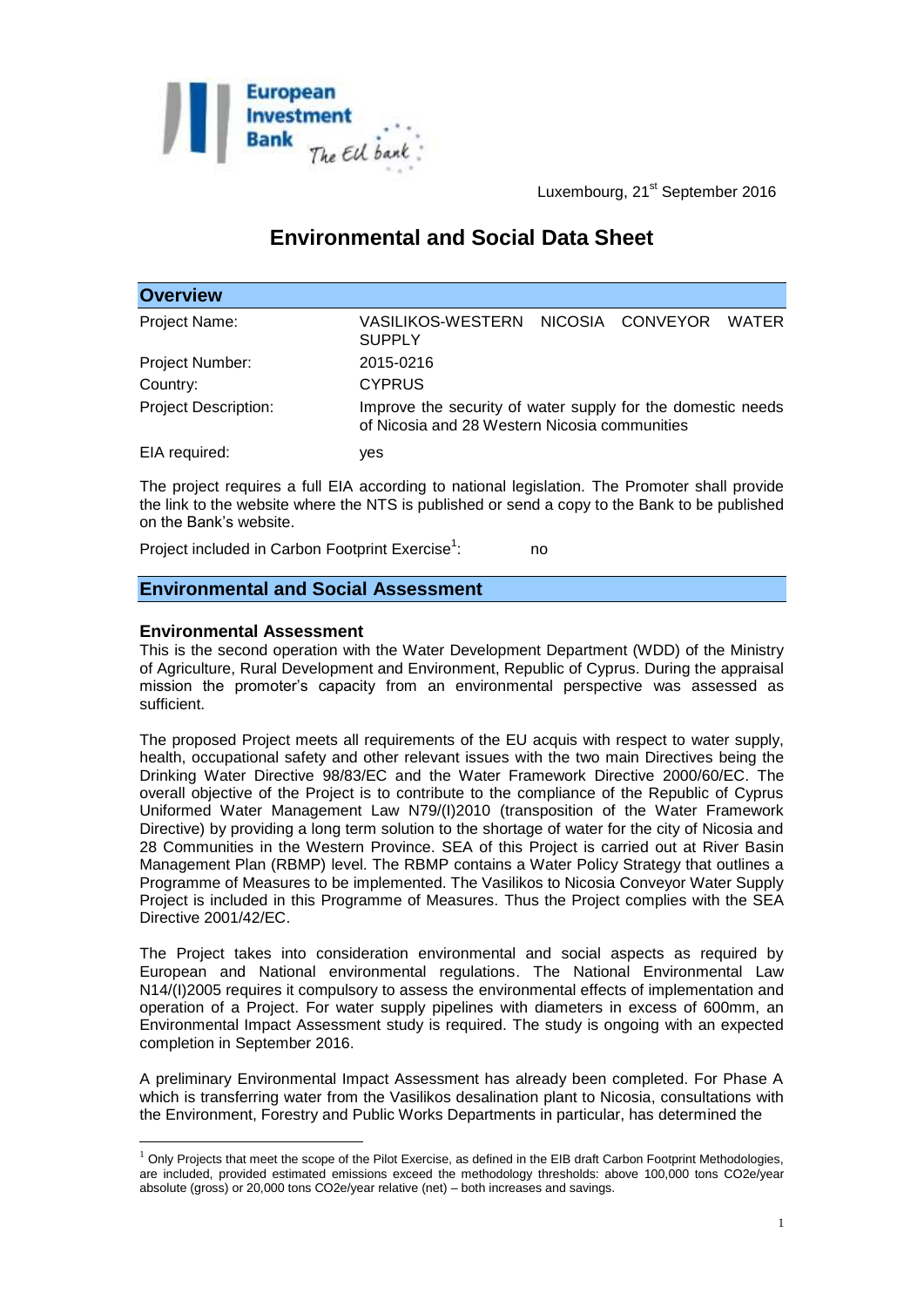

Luxembourg, 21<sup>st</sup> September 2016

most agreeable route of the water supply conveyor pipeline. For Phase B which is transferring water from Nicosia to the western communities, the routes will primarily follow the existing road networks which should avoid any major environmental impact i.e. crossing inside Natura 2000 areas to the extent possible. For this Phase, environmental concerns during construction will be the primary impacts to be mitigated.

The main positive environmental and social impacts can be summarised as follows:

- the Project will have lasting positive environmental benefits by resulting to abandon the overexploitation of the groundwater resources for drinking water purposes in the Western Measoria region and thus allowing the aquifers in the region to gradually recover from depletion;
- the Project is beneficial to public health by improving water quality and will have a positive impact on the population by securing a more resilient water supply system;
- the works will also contribute to employment creation during construction.

Negative environmental and social impacts are:

- although the routes of the water supply pipelines to the western communities will primarily follow the existing road networks, it is possible that they may cross inside Natura 2000 areas. The crossing shall be avoided to the extent possible and it will be the primary environmental impact to be mitigated during works construction;
- minor disturbance is possible during construction for residents adjacent to work sites;
- temporary increase of traffic around the construction sites. Appropriate stakeholder information, public consultation and participation and mitigation procedures are in place.

The Project contributes to the Bank's transversal objective of Climate Action Adaptation. In Cyprus, despite the considerable introduction of surface water dams, the increasing demand for water associated with a declining trend in rainfall, global climate changes and the greenhouse phenomenon, the available quantities of water for water supply and irrigation are not adequate (Climate Change Risk Assessment for the Water Sector, Ministry of Agriculture, Rural Development and Environment, March 2016). The aim of this Project is to improve the security of supply of potable drinking water to the city of Nicosia and the 28 Communities in the Western Province of Nicosia. The latter ones are currently experiencing insecure water supplies and deterioration in water quality due to the reducing aquifer recharge that correspondingly reduces water availability from the boreholes in the Western Communities. In this perspective, the Project components related with supplying drinking water in the Western Province of Nicosia contribute to climate change adaptation given that they will replace the overexploitation of groundwater resources in the region with drinking water transferred from the Vasilikos desalination plant.

The Project contribution to Climate Change Mitigation is insignificant. Energy savings in 2021 is estimated to be slightly more than 5 % of the total energy consumption.

## **Public Consultation and Stakeholder Engagement**

WDD has engaged into a close dialogue with civil society and the main stakeholders of the Project through the Environmental Impact Assessment procedure. Also WDD's internet portal presents a collection of publications related to environmental and social aspects.

### **Conclusions and Recommendations**

In line with the EU Directives, implementation of the Project will provide a long term solution to the shortage of water for the city of Nicosia and 28 Communities in the Western Province.